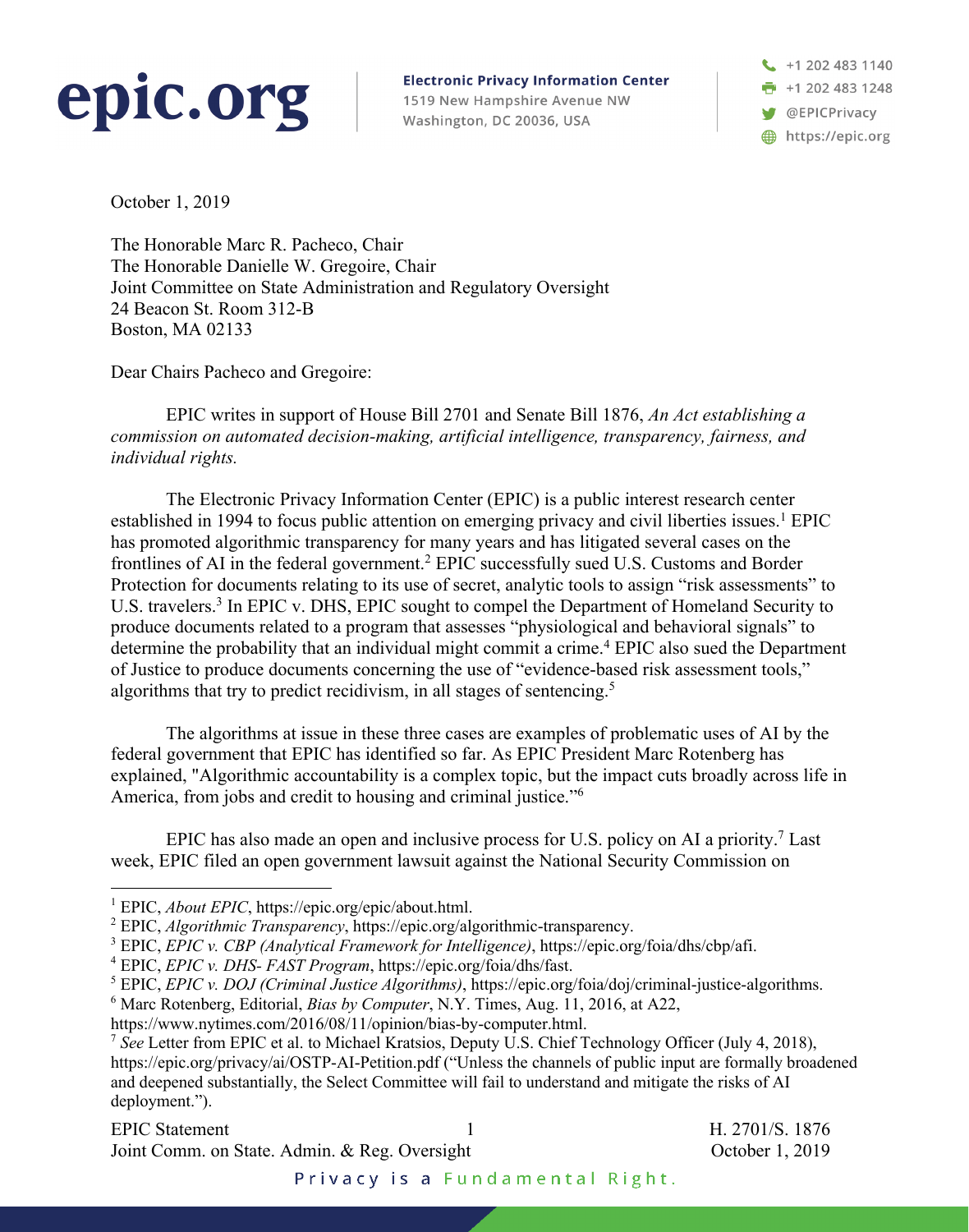Artificial Intelligence following the Commission's repeated failure to make its records and meetings open to the public.8

EPIC has also recently published the first reference book on AI policy. The EPIC *AI Policy Sourcebook* is a compendium of current legislation, national AI initiatives, organizational recommendations, and an extensive list of resources including reports, articles, and books from experts around the world.<sup>9</sup> We are pleased to provide copies of the AI Policy Sourcebook for the Joint Committee.

#### **The Need for Algorithmic Transparency**

Artificial intelligence is currently used by states to determine bail and criminal sentences, evaluate public employees, and determine government benefit eligibility.<sup>10</sup> Bias and discrimination are often embedded in these systems yet there is no accountability for their impact. Criminal justice algorithms—sometimes called "risk assessments" or "evidenced-based methods"—are controversial tools that purport to predict future behavior by defendants and incarcerated persons.<sup>11</sup> These proprietary techniques are used to set bail, determine sentences, and even contribute to determinations about guilt or innocence. Yet the inner workings of these techniques are largely hidden from public view.

Many "risk assessment" algorithms consider personal characteristics such as age, sex, geography, family background, and employment status. As a result, two people accused of the same crime may receive sharply different bail or sentencing outcomes based on inputs beyond their control—but have no way of assessing or challenging the results.<sup>12</sup> Criminal justice algorithms are used across the country, but the specific tools differ by state or even county. In addition, because such algorithms are proprietary, they are not subject to state or federal open government laws.

All individuals should have the right to know the basis of an automated decision that concerns them. And there must be independent accountability for automated decisions.

Without knowledge of the factors that provide the basis for decisions, it is impossible to know whether government engages in practices that are deceptive, discriminatory, or unethical. The Pew Research Center recently found that most Americans are opposed to algorithms making decisions with consequences for humans, and 58% think algorithms reflect human bias.<sup>13</sup> Without transparency about *what* systems are used and how throughout the Commonwealth, which H.2701's

<sup>8</sup> *EPIC v. Nat'l Security Comm'n on Artificial Intelligence,* No. 19-2906 (D.D.C. filed Sept. 27, 2019); EPIC, *EPIC Challenges Closed Door Meetings of US AI Commission* (Sept. 27, 2019),

https://epic.org/2019/09/epic-challenges-closed-door-me.html.

<sup>9</sup> *EPIC AI Policy Sourcebook 2019* (EPIC 2019), https://epic.org/bookstore/ai2019/.

<sup>10</sup> Danielle Keats Citron & Frank Pasquale, *The Scored Society: Due Process for Automated Predictions*, 89 Wash. L. Rev. 1 (2014).

<sup>&</sup>lt;sup>11</sup> Danielle Citron, *(Un)Fairness Of Risk Scores In Criminal Sentencing*, Forbes (July 2016),

https://www.forbes.com/sites/daniellecitron/2016/07/13/unfairness-of-risk-scores-in-criminal-sentencing/ <sup>12</sup> Julia Angwin et al., *Machine Bias*, ProPublica (May 23, 2016),

https://www.propublica.org/article/machine-bias-risk-assessments-in-criminal-sentencing.

<sup>13</sup> Pew Research Center, *Public Attitudes Toward Computer Algorithms* (Nov. 2018),

http://www.pewinternet.org/2018/11/16/public-attitudes-toward-computer-algorithms/.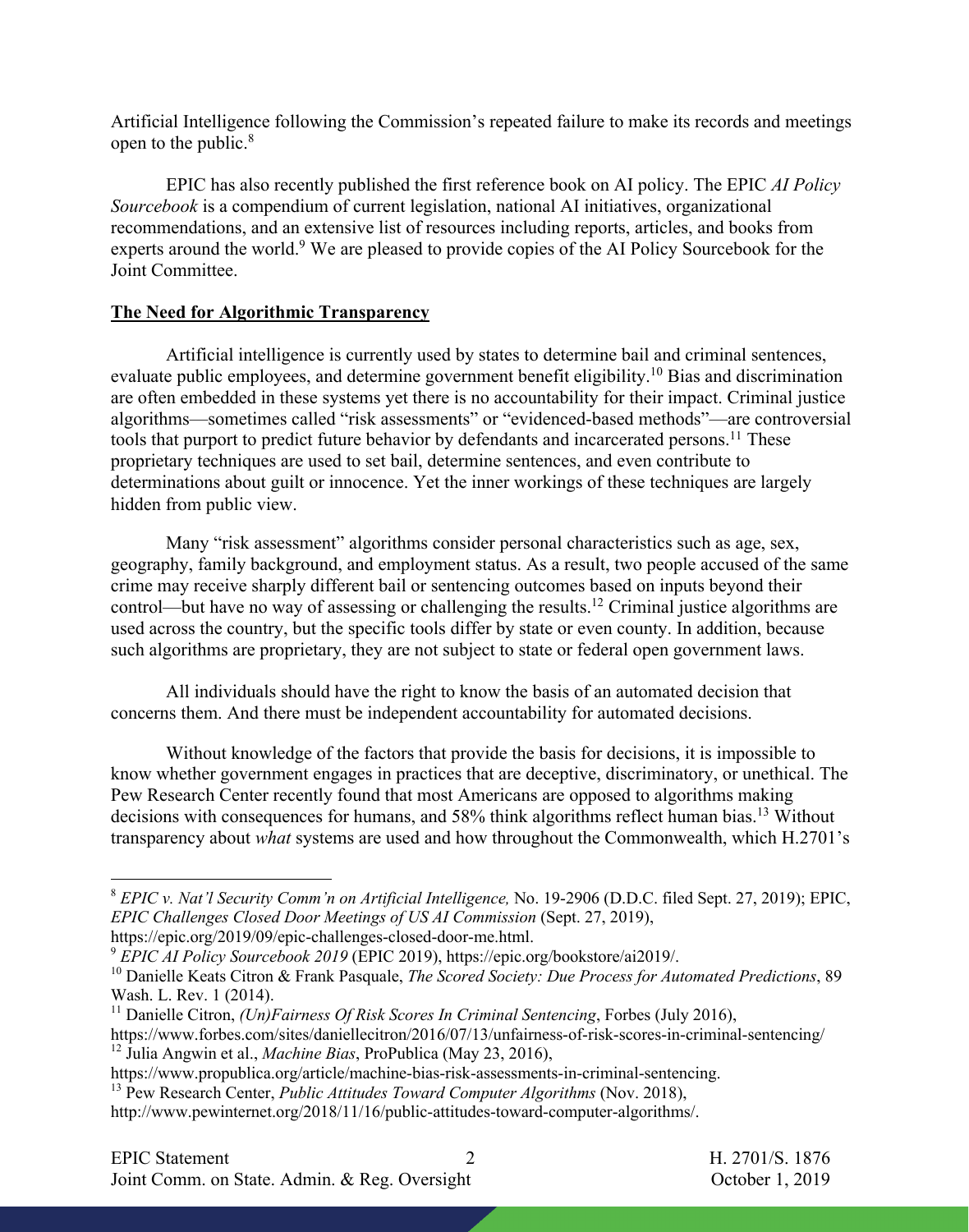commission can provide, the road past the problems of bias, fairness, and due process will remain elusive.

EPIC surveyed state "risk assessment" tool practices.14 Massachusetts had almost no information publicly available about the state's use of automated decision making. H.2701/S.1876 is needed so the Commonwealth and its citizens can understand how state agencies are using artificial intelligence to make determinations about people.

#### **Similar State Efforts**

The dangers of Artificial Intelligence used by governments is a policy challenge every state, county, city, and government is grappling with. As various jurisdictions regulate the development and deployment of AI, several are using approaches similar to H.2701/S.1876. Rep. Garballey and Senator Lewis' bills would position Massachusetts as a leader along these jurisdictions:

#### *New York City*

 In 2018, the New York City Council created the first task force to "provide recommendations on how information on agency automated decision systems may be shared with the public and how agencies may address instances where people are harmed by agency automated decision systems."<sup>15</sup> The New York City Task Force must produce a report that includes: criteria for identifying agencies that should be subject to recommended new policies; development of citizen review of a decision made by an automated decision system; recommendations for a system that can assess disproportionate impact on certain immutable characteristics; and recommendations for a system by which automated decision systems can be made public for review.<sup>16</sup> The New York City Task Force has faced difficulties.<sup>17</sup> The problems stem from the vagueness of the statutory mandate and their lack of power to access the systems directly. Concerns about the lack of meaningful public input have also been expressed.<sup>18</sup> New York City's experience could provide guidance to Massachusetts – it demonstrates the need for specific authority and specific mandates.

#### *New York State*

The New York State Senate recently passed a law creating a "temporary state commission to study and investigate how to regulate artificial intelligence, robotics, and automation."19 The short bill lays out a commission comprised of gubernatorial appointees, legislative appointees, and representatives appointed by leadership of the City University of New York and State University of New York. The New York State commission sets out to study current law addressing AI both in and out of the state, liability regarding automated systems, impacts of regulation on industry, and public

<sup>16</sup> *Id.* at § 3(a),(b),(e)

# EPIC Statement 3 H. 2701/S. 1876

Joint Comm. on State. Admin. & Reg. Oversight Contract Corollary October 1, 2019

<sup>14</sup> EPIC, *Algorithms in the Criminal Justice System*, https://epic.org/algorithmic-transparency/crim-justice/. <sup>15</sup> NYC Local Law 49, Int No. 1696-A §1(b)(2) (2017)

https://legistar.council.nyc.gov/LegislationDetail.aspx?ID=3137815&GUID=437A6A6D-62E1-47E2-9C42- 461253F9C6D0

<sup>&</sup>lt;sup>17</sup> Colin Lecher, New York City's algorithm task force is fracturing, The Verge (April 15, 2019) https://www.theverge.com/2019/4/15/18309437/new-york-city-accountability-task-force-law-algorithmtransparency-automationn

 $^{18}$  *Id.* 

<sup>&</sup>lt;sup>19</sup> NY Senate 3971-B (February 22, 2019) https://www.nysenate.gov/legislation/bills/2019/s3971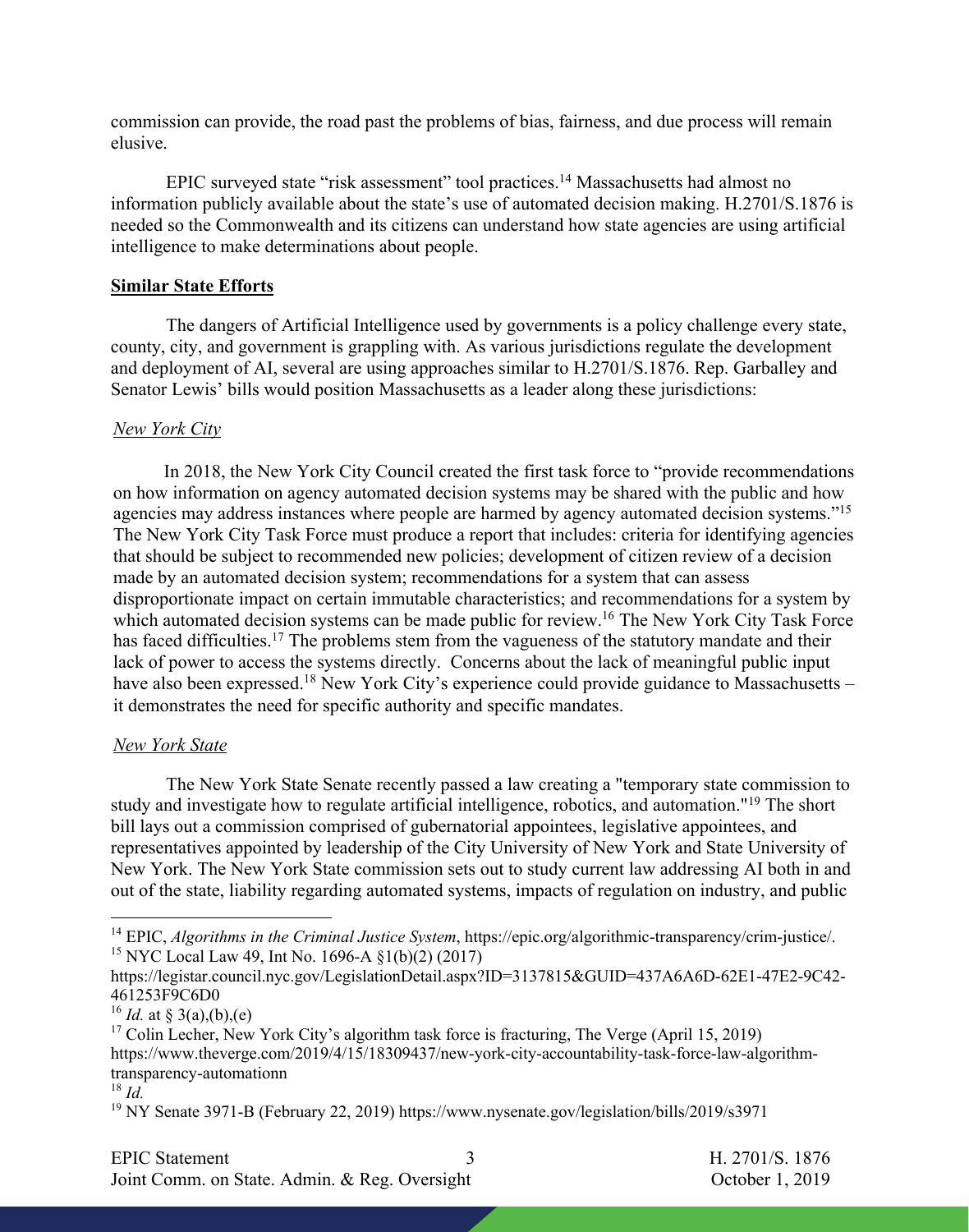sector applications of artificial intelligence and cognitive technologies.<sup>20</sup> The New York State commission has complete autonomy on the extent of public input and has only a statutory obligation to report to the governor and the leaders of the legislature.<sup>21</sup>

#### *Vermont*

In 2018, Vermont created a task force to study artificial intelligence and "make[s] recommendations on the responsible growth of Vermont's emerging technology." The Vermont Task Force includes government representatives, designees from trade associations throughout the field, and the ACLU Executive director.<sup>22</sup> The law requires a report including a summary of current use and development of AI in Vermont, and proposals for defining AI, state regulation of AI, and for the responsible and ethical development of artificial intelligence of the state.<sup>23</sup>

# *Alabama*

In 2018, Alabama created a commission to "review and advise the Governor and the Legislature on all aspects of the growth of artificial intelligence and associated technology in the state."24 The Alabama Commission includes Gubernatorial and Lieutenant appointees, and designations from the Secretary of Commerce and Information Technology and legislative leadership.25 The law requires appointing authorities to "coordinate their appointments to assure that commission membership is inclusive and reflects the racial, gender, geographic, urban, rural, and economic diversity of the state"<sup>26</sup>—Massachusetts should consider adding a similar provision.

# *Idaho*

Although not a commission for study, Idaho recently enacted a law that requires "all documents, data, records, and information used by the builder to build or validate the pretrial risk assessment tool and ongoing documents, data, records, and written policies outlining the usage and validation of the pretrial risk assessment tool" to be publicly available; allowing a party in a criminal case to review the calculations and data underlying their risk score; and precluding trade secret or other intellectual property defenses in discovery requests regarding the development and testing of the tool.<sup>27</sup> This is an exemplar for states committed to using algorithms in pre-trial sentencing while retaining the notions of fairness and due process.

Joint Comm. on State. Admin. & Reg. Oversight Contract Corollary October 1, 2019

<sup>&</sup>lt;sup>20</sup> *Id.* at  $\S1(a)$ -(h).

<sup>&</sup>lt;sup>21</sup> *Id.* at  $\&4-5$ .

<sup>&</sup>lt;sup>22</sup> VT. H. 378 (May 21, 2018) https://legislature.vermont.gov/bill/status/2018/H.378

<sup>&</sup>lt;sup>23</sup> Vermont Artificial Intelligence Task Force February 2019 Update Report, VT Artificial Intelligence Task Force (February 15, 2019)

https://legislature.vermont.gov/Documents/2020/WorkGroups/Senate%20Government%20Operations/Artifici al%20Intelligence%20Task%20Force/W~Brian%20Breslend~Vermont%20Artificial%20Intelligence%20Tas k%20Force%20Feb%202019%20Update%20Report-1~2-8-2019.pdf.

<sup>24</sup> AL. SJR71 (May 15, 2019)

http://alisondb.legislature.state.al.us/ALISON/SearchableInstruments/2019RS/PrintFiles/SJR71-int.pdf. <sup>25</sup> *Id.* at § b(1)-(6)

<sup>26</sup> *Id.* at § e.

<sup>&</sup>lt;sup>27</sup> Idaho Code § 19-1910 (2019) https://legislature.idaho.gov/wpcontent/uploads/sessioninfo/2019/legislation/H0118.pdf.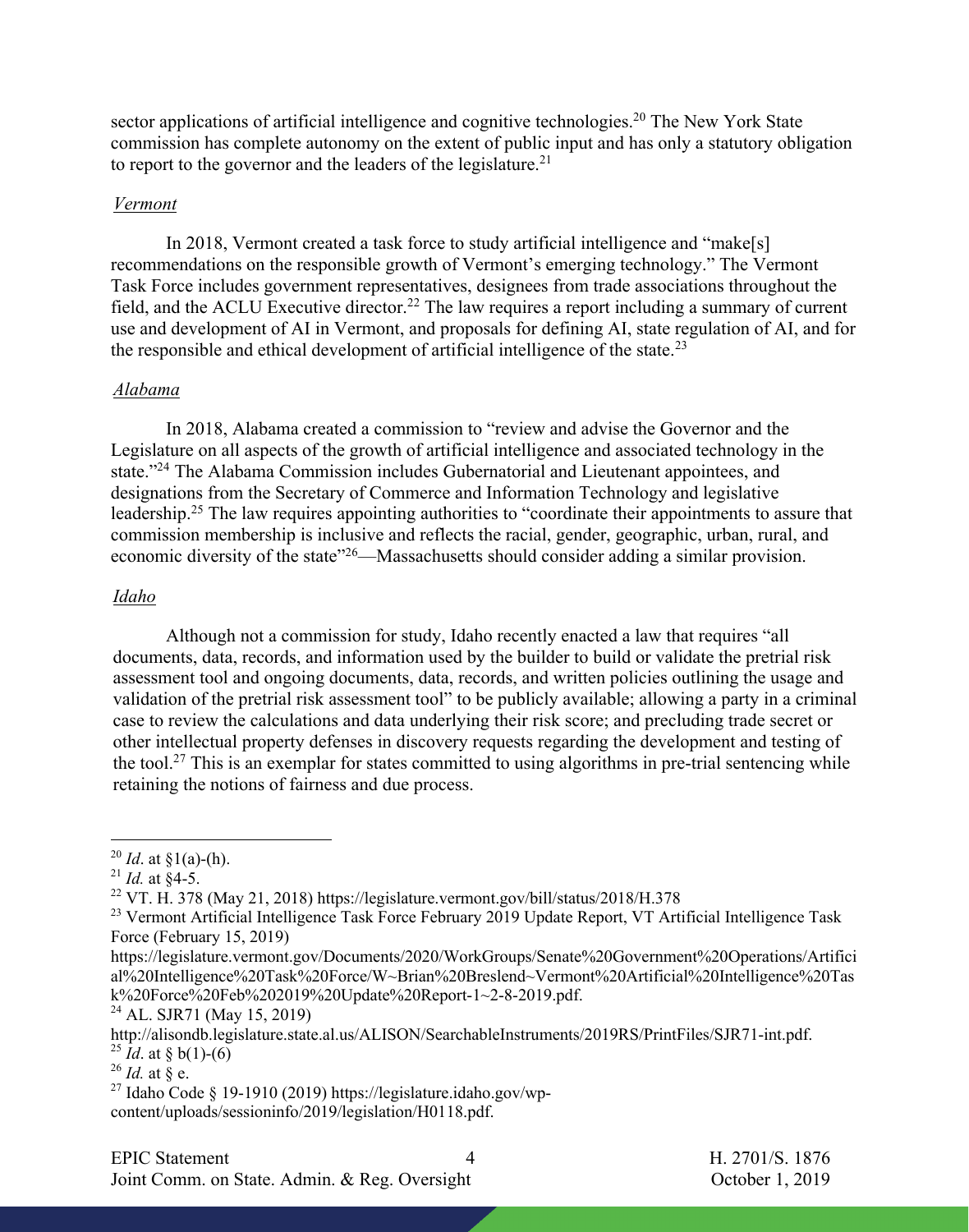# **Recommendations**

H.2701/S.1876 will allow Massachusetts to understand the uses of AI by the Commonwealth and move forward with knowledge, public input and principled regulation that maximizes the benefits of this technology while minimizing risk to citizens. Currently, the use of AI by state agencies remains unknown and opaque to both lawmakers and citizens affected by it. The threshold must be a policy of disclosure.

EPIC particularly supports the provisions requiring the Commission to examine the manner by which state agencies validate and test the automated systems they use (iv), as well as matters related to "transparency, explicability, auditability, and accountability" of automated decision systems (v). EPIC also strongly supports requiring the Commission to evaluate the extent to which state agencies make AI systems available to external review (vi) and how such systems may directly or indirectly result in disparate impacts (viii). These provisions should be preserved.

EPIC also recommends these amendments to H.2701/S.1876:

- Section (e), detailing what the publicly available report shall include, should clarify the language "shall also detail the extent of algorithmic decision-making used by the Commonwealth of Massachusetts" to include the "complete and specific survey of all uses of automated decision systems by the Commonwealth of Massachusetts and the purposes for which such systems are used" referenced in  $\S$  (b)(1) of the bill. There should also be specific language about how it is to be made publicly available.
- Regular solicitation of public participation and comment must be required, and meetings must be open and properly noticed. This should not be "to the extent necessary" deemed by the commission, but a minimum requirement.
- Subsection (c) should include a requirement appointments to the commission must be inclusive and reflects the racial, gender, geographic, urban, rural, and economic diversity of the Commonwealth.28
- Require access to the source code of underlying systems regardless of their creator to allow meaningful review.
- The Commission should also be required to examine:
	- 1) What potential harms arise from the use of automated decision systems by state agencies and how are these risks currently addressed?
	- 2) What experience have other states had trying to address the challenges of automated decision systems?
- Membership of the Commission should be broadened as currently composed, many talented scholars and technologists would be excluded.

<sup>28</sup> *See* AL. law at § e.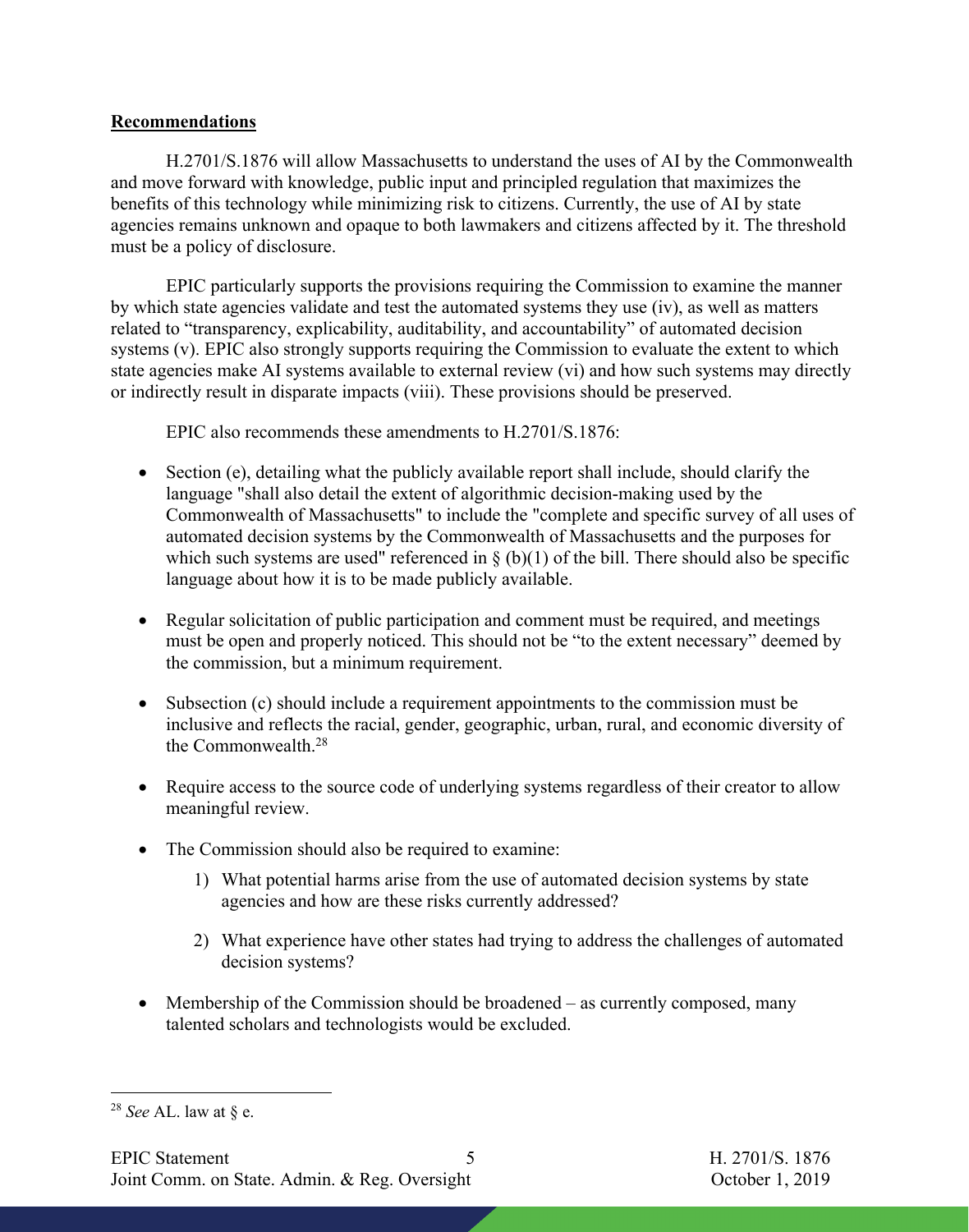EPIC recommends our Massachusetts-based Advisory Board members for consideration for appointment to the Commission:

- Danielle Citron, Professor of Law at Boston University School of Law; 2019 MacArthur Fellow
- Woody Hartzog, Professor of Law and Computer Science at Northeastern University
- Harry Lewis, Gordon McKay Professor of Computer Science, Harvard University
- Ron L. Rivest, Institute Professor of Electrical Engineering and Computer Science, MIT
- Latanya Sweeney, Professor of Government and Technology in Residence at Harvard University; Director, Data Privacy Lab, Institute of Quantitative Social Science (IQSS) at Harvard University.
- Bruce Schneier, Fellow and Lecturer, Harvard Kennedy School
- Sherry Turkle, Abby Rockefeller Mauzé Professor of the Social Studies of Science and Technology, Massachusetts Institute of Technology; Founding Director, MIT Initiative on Technology and Self
- Jim Waldo, Gordon McKay Professor of the Practice of Computer Science and Chief Technology Officer, John A. Paulson School of Engineering and Applied Sciences at Harvard University

# **Best Practices for Regulating AI Systems**

More broadly, EPIC recommends legislative solutions based on the Universal Guidelines for Artificial Intelligence (UGAI).<sup>29</sup> Over 250 experts (including former world chess champion Garry Kasparov) and 60 associations (including the American Association for the Advancement of Science, the world's leading scientific association) have endorsed the UGAI.<sup>30</sup>

The UGAI "are intended to maximize the benefits of AI, to minimize the risk, and to ensure the protection of human rights." These principles can provide the framework for any successful legislative efforts. Broadly, the guidelines address the rights and obligations of AI systems to ensure 1) fairness, accountability, and transparency; 2) autonomy and human determination; 3) data accuracy and quality; 4) safety and security; and 5) minimization of scope.

The Massachusetts Legislature should enact legislation, based on the Universal Guidelines for AI, to address concerns about bias and establish accountability for government agencies and companies who collect personal data.

<sup>29</sup> The Public Voice, *Universal Guidelines for Artificial Intelligence*, https://thepublicvoice.org/AI-universalguidelines/.

<sup>30</sup> A full list of endorsers is available at The Public Voice, *Universal Guidelines for Artificial Intelligence: Endorsement*, https://thepublicvoice.org/AI-universal-guidelines/endorsement/.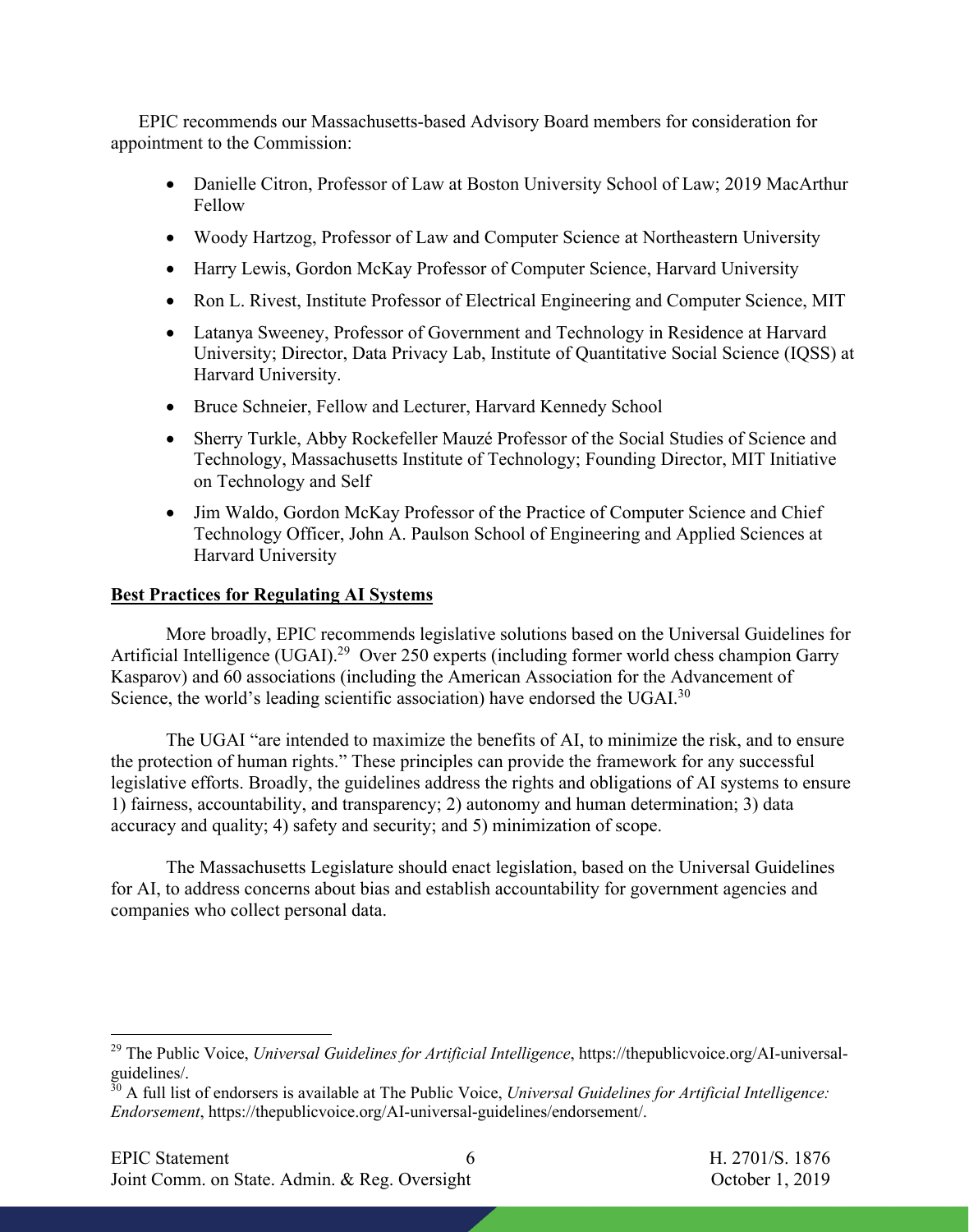#### **Conclusion**

Democratic governance is built on principles of procedural fairness and transparency. And accountability is key to decision making. We must know the basis of decisions made by government, whether right or wrong. But as decisions are automated, and organizations increasingly delegate decision making to techniques they do not fully understand, processes become more opaque and less accountable. It is therefore imperative that algorithmic processes be open, provable, and accountable.

When the government uses AI to make decisions about people, it raises fundamental questions about accountability, due process, and fairness. Algorithms deny people educational opportunities, employment, housing, insurance, and credit.31 Many of these decisions are entirely opaque, leaving individuals to wonder whether the decisions were accurate, fair, or even about them.

We do recognize the value of AI techniques for a wide range of government programs. But government activities that involve the processing of personal data trigger specific legal obligations; the use of new techniques will raise new challenges that this Commission established under H.2701/S.1876 should explore.

Passage of H.2701/S.1876 will allow the Legislature and the citizens of the Commonwealth to understand how state agencies are using automated decision making. This is a crucial first step towards ensuring that accountability, transparency, public input, privacy, fairness, education, and due process must remain at the forefront of the rapid adoption of new AI technologies.

If EPIC can be of any assistance to the Committee, please contact EPIC Policy Director Caitriona Fitzgerald at fitzgerald@epic.org.

Sincerely,

Marc Rotenberg Caitriona Fitzgerald EPIC President EPIC Policy Director

/s/ *Ben Winters* Ben Winters EPIC Equal Justice Works Fellow

/s/ *Marc Rotenberg* /s/ *Caitriona Fitzgerald*

Attachment

Universal Guidelines for AI

<sup>31</sup> Danielle Keats Citron & Frank Pasquale, *The Scored Society: Due Process for Automated Predictions*, 89 Wash. L. Rev. 1 (2014).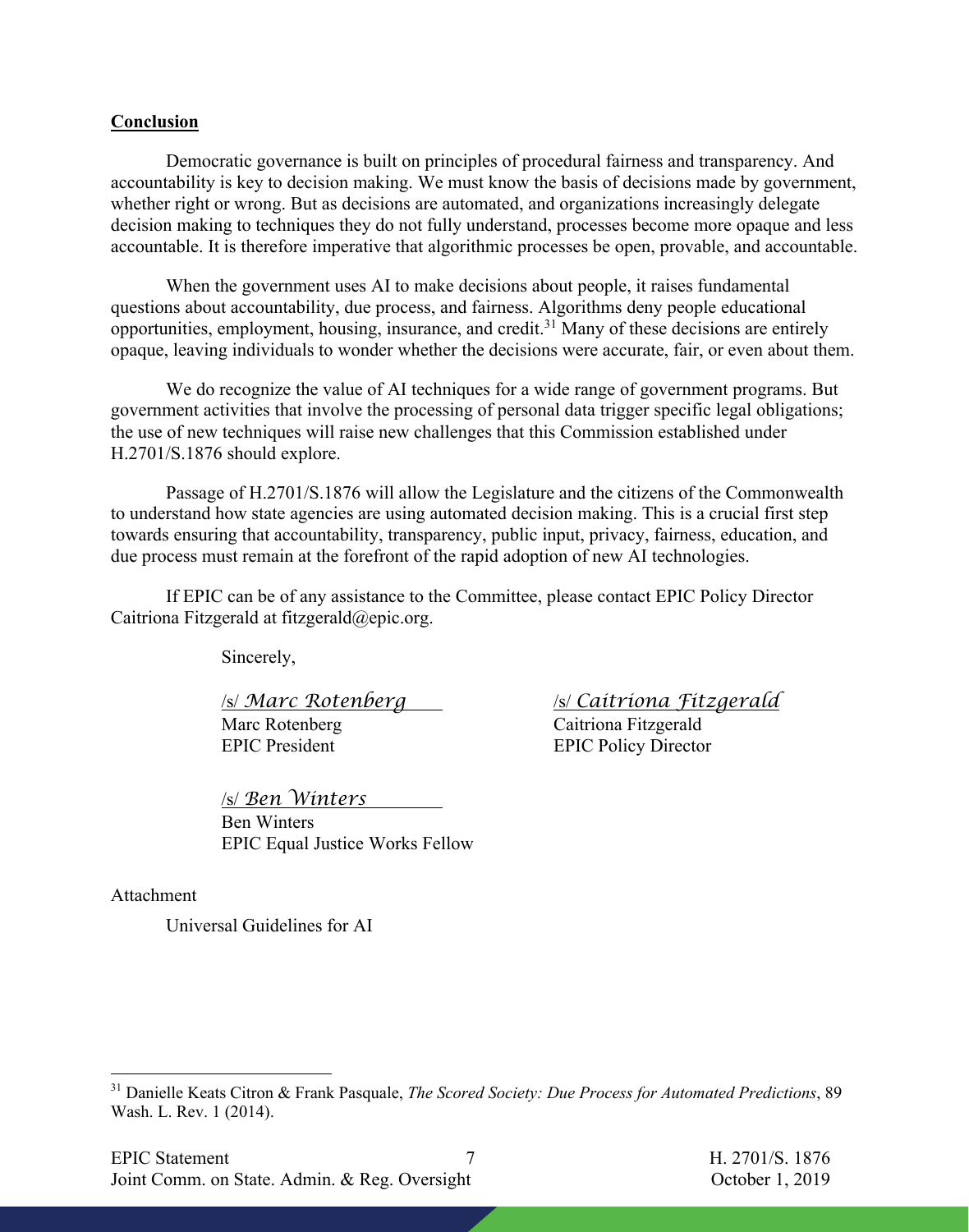# **Universal Guidelines for Artificial Intelligence 23 October 2018 Brussels, Belgium**

New developments in Artificial Intelligence are transforming the world, from science and industry to government administration and finance. The rise of AI decision-making also implicates fundamental rights of fairness, accountability, and transparency. Modern data analysis produces significant outcomes that have real life consequences for people in employment, housing, credit, commerce, and criminal sentencing. Many of these techniques are entirely opaque, leaving individuals unaware whether the decisions were accurate, fair, or even about them.

We propose these Universal Guidelines to inform and improve the design and use of AI. The Guidelines are intended to maximize the benefits of AI, to minimize the risk, and to ensure the protection of human rights. These Guidelines should be incorporated into ethical standards, adopted in national law and international agreements, and built into the design of systems. We state clearly that the primary responsibility for AI systems must reside with those institutions that fund, develop, and deploy these systems.

- 1. **Right to Transparency.** All individuals have the right to know the basis of an AI decision that concerns them. This includes access to the factors, the logic, and techniques that produced the outcome.
- 2. **Right to Human Determination.** All individuals have the right to a final determination made by a person.
- 3. **Identification Obligation.** The institution responsible for an AI system must be made known to the public.
- 4. **Fairness Obligation.** Institutions must ensure that AI systems do not reflect unfair bias or make impermissible discriminatory decisions.
- 5. **Assessment and Accountability Obligation.** An AI system should be deployed only after an adequate evaluation of its purpose and objectives, its benefits, as well as its risks. Institutions must be responsible for decisions made by an AI system.
- 6. **Accuracy, Reliability, and Validity Obligations.** Institutions must ensure the accuracy, reliability, and validity of decisions.
- 7. **Data Quality Obligation.** Institutions must establish data provenance, and assure quality and relevance for the data input into algorithms.